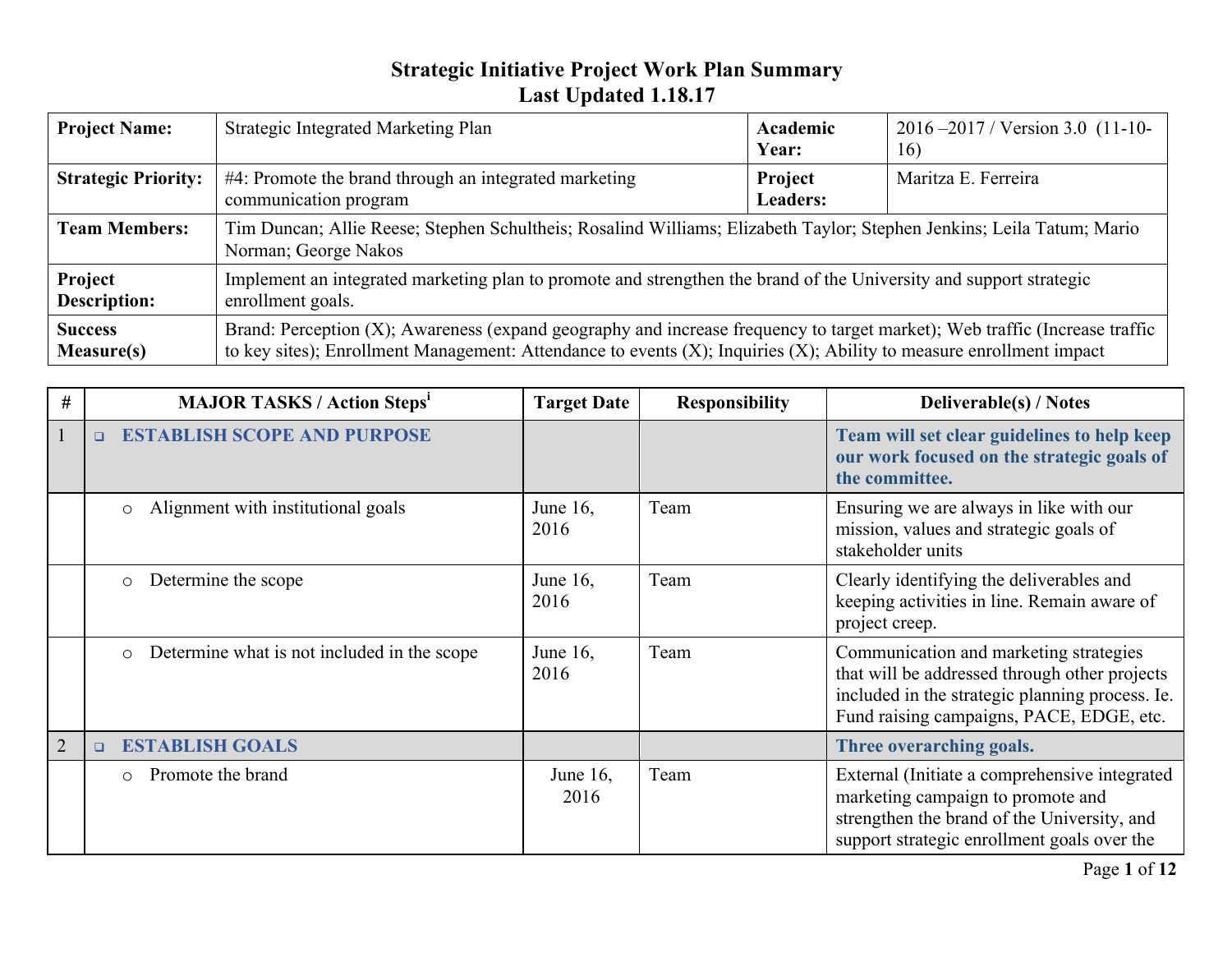| $\#$           | <b>MAJOR TASKS / Action Steps<sup>i</sup></b>                  | <b>Target Date</b>  | <b>Responsibility</b> | <b>Deliverable(s) / Notes</b>                                                                                                                                                                                                                                                                                                                        |
|----------------|----------------------------------------------------------------|---------------------|-----------------------|------------------------------------------------------------------------------------------------------------------------------------------------------------------------------------------------------------------------------------------------------------------------------------------------------------------------------------------------------|
|                |                                                                |                     |                       | next five years.)                                                                                                                                                                                                                                                                                                                                    |
|                | Strengthen the brand<br>$\circ$                                | June $16$ ,<br>2016 | Team                  | <b>External</b> and internal                                                                                                                                                                                                                                                                                                                         |
|                | Support strategic enrollment goals<br>$\circ$                  | June $16$ ,<br>2016 | Team                  | Web traffic on clearly defined areas that are<br>aligned with supporting success metrics.                                                                                                                                                                                                                                                            |
| $\overline{3}$ | <b>DETERMINE ASESSMENT METRICS &amp;</b><br><b>MEASUREMENT</b> |                     |                       | Data and research will be incorporated<br>into decision making and media<br>placement. Once media is determined,<br>performance metrics can be assessed.                                                                                                                                                                                             |
|                | Increase awareness by XX%<br>$\circ$                           | <b>TBD</b>          | Team                  | Study needed to measure current market<br>awareness of CSU to determine baseline and<br>establish measures for increasing awareness<br>based on results and market potential.                                                                                                                                                                        |
|                | Identify vendor                                                | July 29,<br>2016    | Maritza               | STAMATS - Vendor selected because of<br>historical work and knowledge of the<br>University                                                                                                                                                                                                                                                           |
|                | Develop proposal for study<br>$\bullet$                        | August 4,<br>2016   | Maritza               | Proposal has been received. Initial estimate<br>\$110,200. Committee discussed ways to<br>reduce the cost by leveraging internal<br>expertise and human resources. Maritza<br>following up on feedback and will work with<br>vendor on a revised quote. Revised quote<br>\$87,000. Study is intended to provide data<br>on Awareness and Perception. |
|                | • Funding identified                                           | <b>TBD</b>          | Maritza               | Conversations regarding possible external<br>funding sources with Dr. Hynes and Chase<br>Moore.                                                                                                                                                                                                                                                      |
|                | <b>Execute Study</b><br>$\bullet$                              | <b>TBD</b>          | Team                  |                                                                                                                                                                                                                                                                                                                                                      |
|                | Review of results                                              | <b>TBD</b>          | Team                  |                                                                                                                                                                                                                                                                                                                                                      |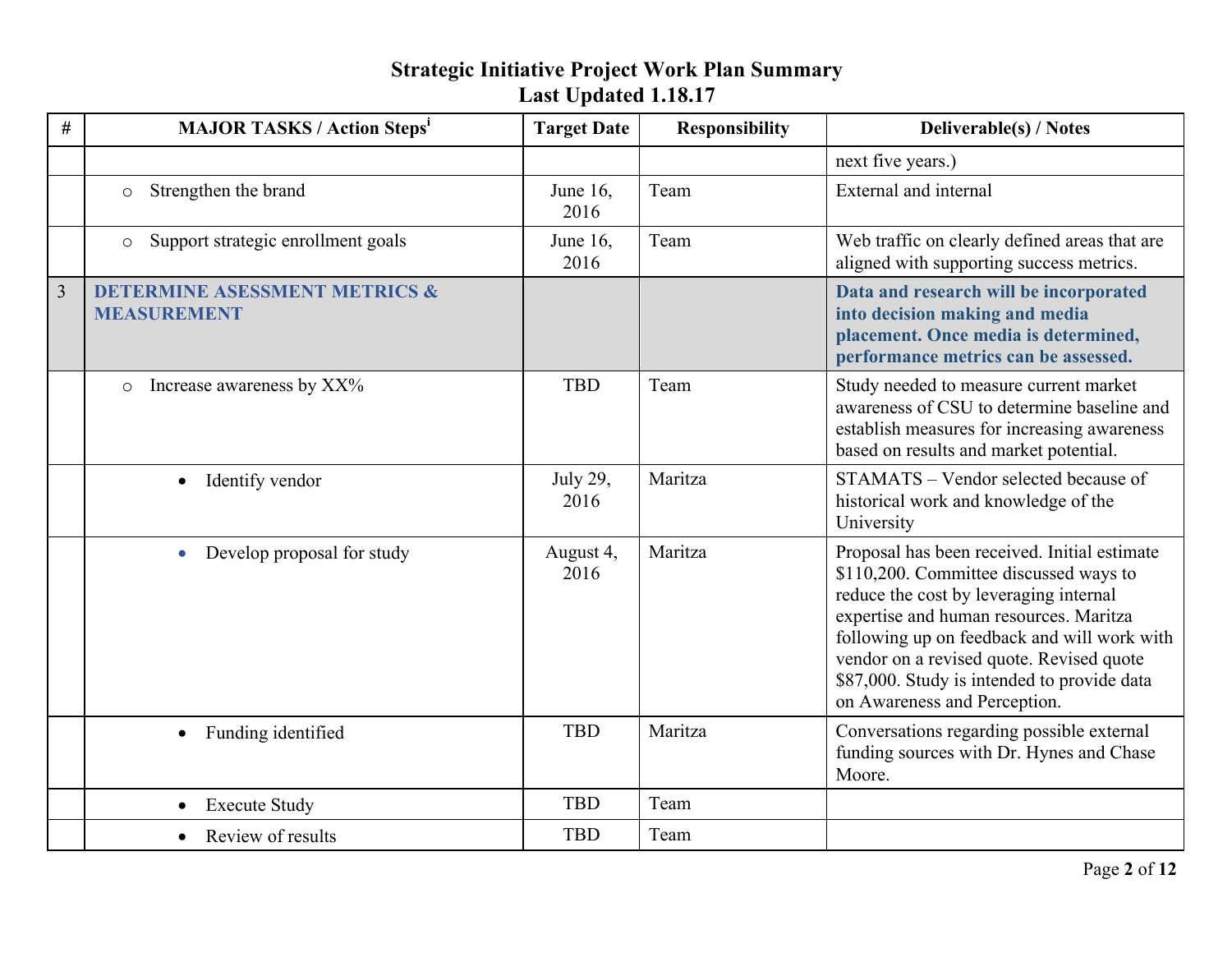| $\#$ | <b>MAJOR TASKS / Action Steps<sup>i</sup></b>              | <b>Target Date</b> | <b>Responsibility</b> | <b>Deliverable(s) / Notes</b>                                                                                                                                                                                                                                                                                                     |
|------|------------------------------------------------------------|--------------------|-----------------------|-----------------------------------------------------------------------------------------------------------------------------------------------------------------------------------------------------------------------------------------------------------------------------------------------------------------------------------|
|      | • Establish baseline                                       | <b>TBD</b>         | Team                  |                                                                                                                                                                                                                                                                                                                                   |
|      | Shape perceptions/sentiment (XXX)<br>$\circ$               |                    |                       | Study needed to measure current external<br>and external perceptions and sentiments of<br>CSU to determine baseline and establish<br>measures for increasing awareness based on<br>results and market potential.                                                                                                                  |
|      | Identify vendor to conduct study<br>$\bullet$              | July 29,<br>2016   | Maritza               | STAMATS - Vendor selected because of<br>historical work and knowledge of the<br>University                                                                                                                                                                                                                                        |
|      | Develop proposal for study<br>$\bullet$                    | August 4,<br>2016  | Team                  | Proposal has been received. Initial estimate<br>\$110,200. Committee discussed ways to<br>reduce the cost by leveraging internal<br>expertise and human resources. Maritza<br>following up on feedback and will work with<br>vendor on a revised quote. Study is intended<br>to provide data on Awareness and<br>Perception.      |
|      | Funding identified<br>$\bullet$                            | Maritza            |                       |                                                                                                                                                                                                                                                                                                                                   |
|      | Execute study<br>$\bullet$                                 | <b>TBD</b>         | Team                  |                                                                                                                                                                                                                                                                                                                                   |
|      | Review of results<br>$\bullet$                             | <b>TBD</b>         | Team                  |                                                                                                                                                                                                                                                                                                                                   |
|      | Identify key messaging points and<br>$\bullet$<br>baseline | <b>TBD</b>         | Team                  |                                                                                                                                                                                                                                                                                                                                   |
|      | Improve baseline analytics for web traffic.<br>$\circ$     |                    |                       | Implementation of new University website<br>and increased and revised marketing<br>strategies should increase traffic to specific<br>pages of the CSU website. However, this is<br>an assumption. We looked at historical data<br>and our web traffic has been decreasing. It is<br>difficult at this point to understand if this |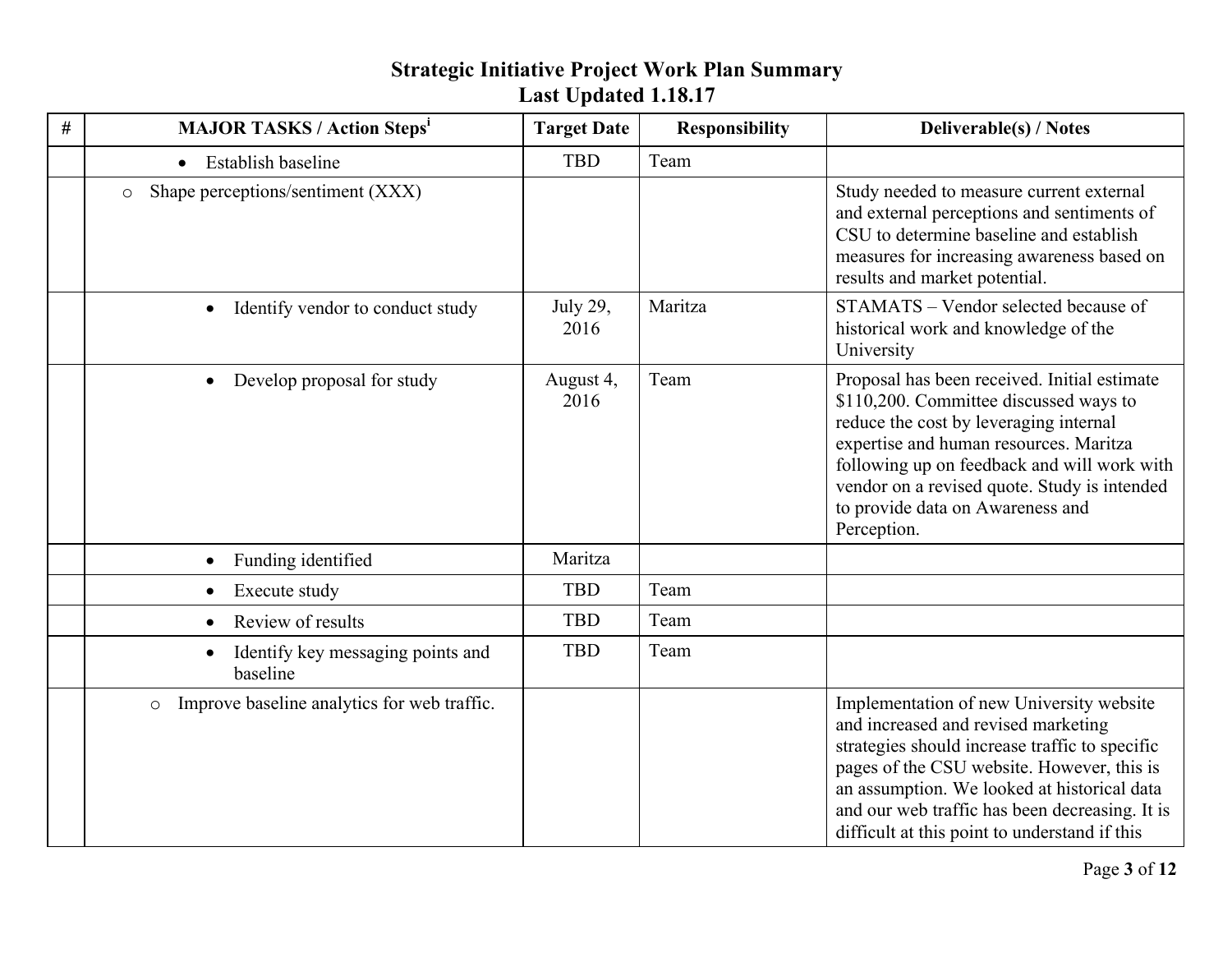| # | <b>MAJOR TASKS / Action Steps<sup>1</sup></b>                           | <b>Target Date</b> | <b>Responsibility</b>                 | <b>Deliverable(s) / Notes</b>                                                                                                                                                                                                                                                                                                                                                                                |
|---|-------------------------------------------------------------------------|--------------------|---------------------------------------|--------------------------------------------------------------------------------------------------------------------------------------------------------------------------------------------------------------------------------------------------------------------------------------------------------------------------------------------------------------------------------------------------------------|
|   |                                                                         |                    |                                       | could be external factors. Ie. Competition,<br>lower numbers of college bound individuals<br>within our targets Therefore, we are going<br>to monitor and work on overall optimization.<br>Paying attention to the overall performance<br>of the pages. The University web project also<br>addresses needs for improving traffic flow.                                                                       |
|   | Establish baseline metrics for web<br>$\bullet$<br>traffic on key sites | July 7, 2016       | Maritza                               | Because we are measuring other metrics on a<br>fiscal year, we will also be pulling web<br>traffic reports on the fiscal year to that<br>metrics are aligned as much as possible.<br>Baseline numbers have been pulled and<br>documented.                                                                                                                                                                    |
|   | Increase attendance to tent-pole recruitment<br>$\circ$<br>events       | Ongoing            | S. Jenkins                            | Tent-pole events are those identified by<br>Undergraduate admissions and Graduate<br>Studies to be the focus of marketing<br>activities and will generally be consistent<br>from year-to-year. Great conversation among<br>the committee determined that in-person<br>events yield highest conversion and greatly<br>impact decision making. Focus is on<br>bringing more prospective students to<br>campus. |
|   | Establish current baseline for events<br>$\bullet$                      | July 7, 2016       | S. Jenkins/E. Taylor                  | Attendance Numbers received from<br>undergrad admissions. Graduate is sending<br>attendance numbers shortly.                                                                                                                                                                                                                                                                                                 |
|   | Determine target increases<br>$\bullet$                                 | December<br>2016   | S. Jenkins/S.<br>Schultheis/E. Taylor | This is a shared goal with Strategic<br>Enrollment Management committee. Metrics<br>will be provided as they are established<br>through the work of this committee.                                                                                                                                                                                                                                          |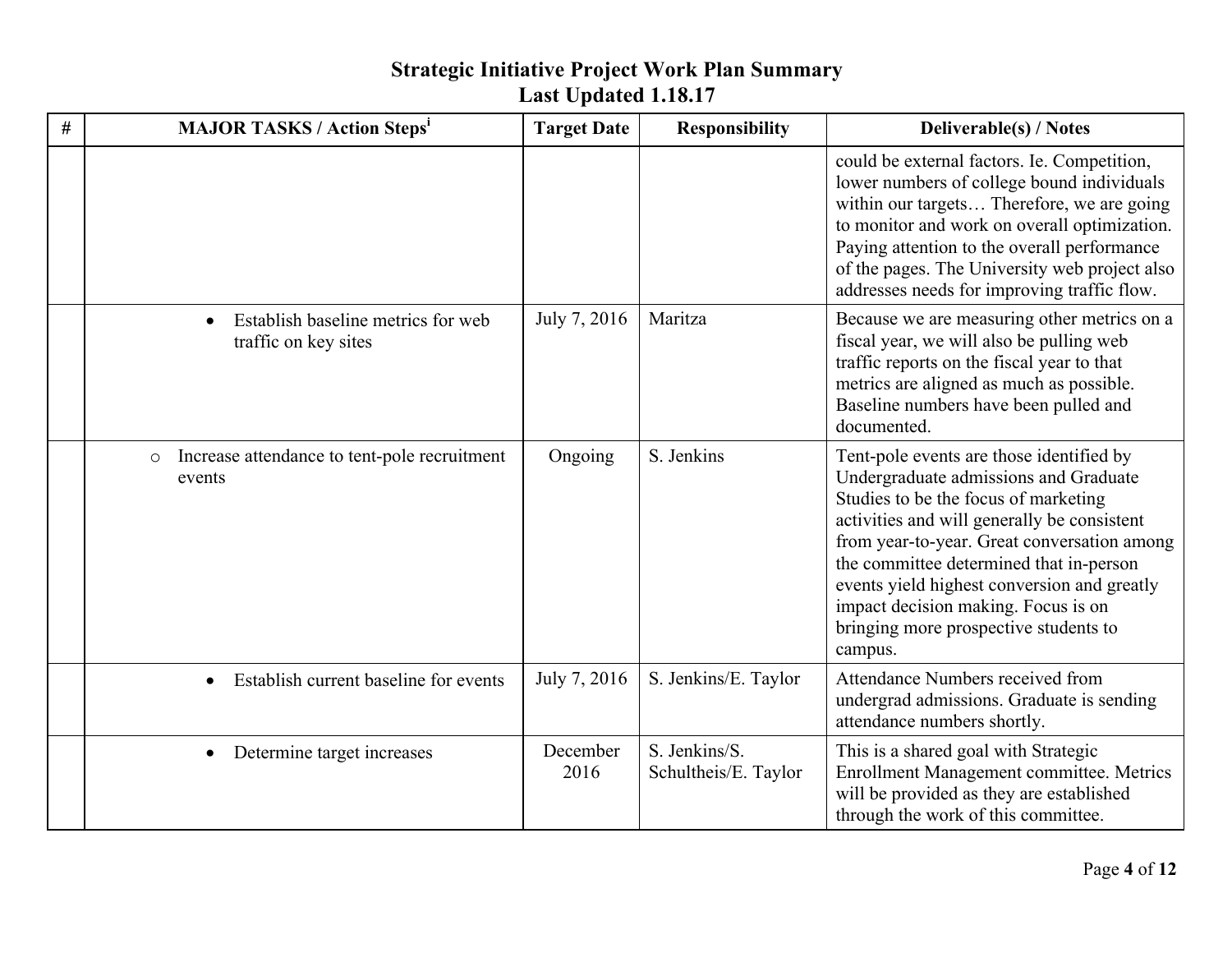| $\#$           | <b>MAJOR TASKS / Action Steps<sup>1</sup></b>                                              | <b>Target Date</b>         | <b>Responsibility</b>                 | <b>Deliverable(s) / Notes</b>                                                                                                                                                                                                                                                                                 |
|----------------|--------------------------------------------------------------------------------------------|----------------------------|---------------------------------------|---------------------------------------------------------------------------------------------------------------------------------------------------------------------------------------------------------------------------------------------------------------------------------------------------------------|
|                | Increase inquiries/applicants<br>$\circ$                                                   |                            |                                       | Increases in inquiries are needed to continue<br>to impact final enrollment increases.                                                                                                                                                                                                                        |
|                | Establish current inquiry counts<br>$\bullet$                                              | August 4,<br>2016          | S. Jenkins/E. Taylor                  | Applications have been tracked. Recently<br>undergrad admissions have established<br>processes to track inquiries. Graduate<br>Studies may not be tracking inquiries<br>similarly, but we will work on establishing<br>this metric and record data available.                                                 |
|                | Determine target increases<br>$\bullet$                                                    | December<br>2016           | S. Jenkins/S.<br>Schultheis/E. Taylor | This is a shared goal with Strategic<br>Enrollment Management committee. Metrics<br>will be provided as they are established<br>through the work of this committee.                                                                                                                                           |
|                | Establish processes and measures to<br>$\circ$<br>determine marketing impact on enrollment | S. Jenkins,<br>M. Ferreira |                                       | Currently processes and measured are not<br>fully in place to measure the effectiveness<br>and impact of marketing and specific tactics<br>and campaigns that are used to impact<br>enrollment. However, there have been some<br>significant progress from Undergraduate<br>Admissions in this area recently. |
|                | Determine current opportunities to<br>$\bullet$<br>measure                                 | <b>TBD</b>                 | Team                                  |                                                                                                                                                                                                                                                                                                               |
|                | Identify additional processes and<br>$\bullet$<br>measure needed                           | <b>TBD</b>                 | Team                                  |                                                                                                                                                                                                                                                                                                               |
|                | Implement tracking and<br>measurement                                                      | <b>TBD</b>                 | Team                                  |                                                                                                                                                                                                                                                                                                               |
|                | Develop analytics dashboard<br>$\circ$                                                     | <b>July 12,</b><br>2016    | Maritza                               | Draft in motion. Evolving as metrics are<br>being compiled.                                                                                                                                                                                                                                                   |
| $\overline{4}$ | <b>TARGET AUDIENCE</b>                                                                     |                            |                                       | Define target audience groups                                                                                                                                                                                                                                                                                 |
|                | Internal<br>$\circ$                                                                        | June 16,                   |                                       | Current students, faculty and staff.                                                                                                                                                                                                                                                                          |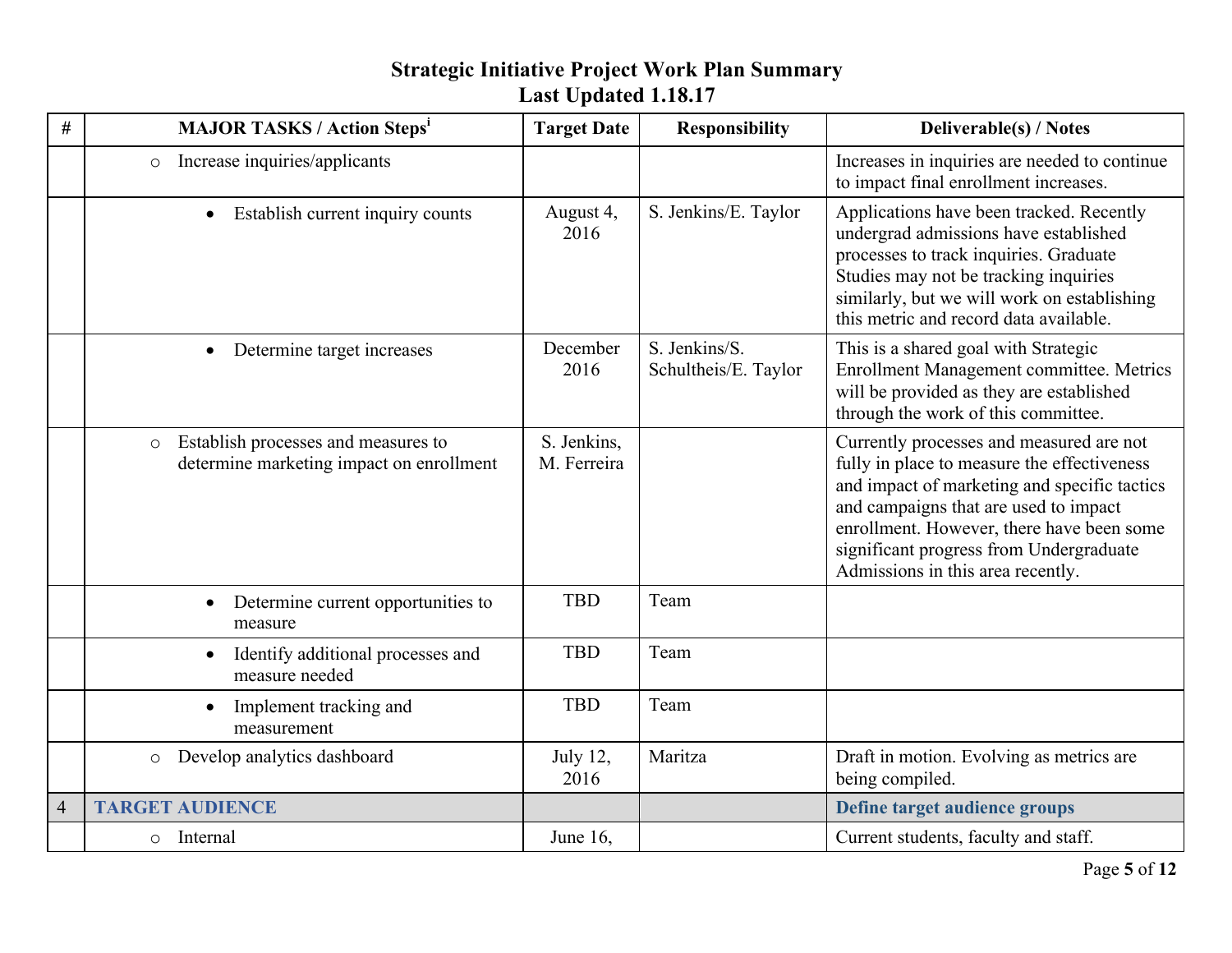| # | <b>MAJOR TASKS / Action Steps<sup>1</sup></b> | <b>Target Date</b>  | <b>Responsibility</b>                                 | <b>Deliverable(s) / Notes</b>                                                                                                                                                                                                                                                                                                                                                                                                                                      |
|---|-----------------------------------------------|---------------------|-------------------------------------------------------|--------------------------------------------------------------------------------------------------------------------------------------------------------------------------------------------------------------------------------------------------------------------------------------------------------------------------------------------------------------------------------------------------------------------------------------------------------------------|
|   |                                               | 2016                |                                                       | Reinforcing brand and shaping perception.                                                                                                                                                                                                                                                                                                                                                                                                                          |
|   | External<br>$\circ$                           | June $16$ ,<br>2016 |                                                       | Those interested in pursuing an educational<br>program offered by CSU. May or may not be<br>aware of CSU yet.                                                                                                                                                                                                                                                                                                                                                      |
|   | Influencers<br>$\circ$                        | June $16$ ,<br>2016 |                                                       | Those that influence decisions. Parents,<br>business community and community leaders.                                                                                                                                                                                                                                                                                                                                                                              |
|   | Audience analysis study<br>$\circ$            |                     | Maritza                                               | Using newly enrolled student data and<br>conducting an analysis to gain an<br>understanding of the psychographics,<br>lifestyle factors, media consumption habits<br>and life stages of incoming students. The<br>goal is to have an understanding of our<br>incoming students population so that we look<br>at the market and target look-a-likes. An<br>aspect of this analysis is to employ the<br>Nielson, PRISM Customer Segmentation<br>tool for this study. |
|   | Identify focus of study sample<br>$\bullet$   | June $20$ ,<br>2016 | M. Ferreira/ S.<br>Jenkins/S.<br>Schultheis/E. Taylor |                                                                                                                                                                                                                                                                                                                                                                                                                                                                    |
|   | Provide data sets to vendor<br>$\bullet$      | June $20$ ,<br>2016 | M. Ferreira/S.<br>Schultheis                          |                                                                                                                                                                                                                                                                                                                                                                                                                                                                    |
|   | Review results of study                       | August 19,<br>2016  | Team                                                  | Scheduled & room reserved - UC board<br>room. Groups invited to see results are<br>Strategic Planning Committee, Marketing<br>Advisory Council, Marketing &<br>Communications, and Academic Affairs.                                                                                                                                                                                                                                                               |
|   | Media consumption study<br>$\circ$            | <b>TBD</b>          | Team                                                  | Discussion on how we can expand upon<br>questionnaire already done during<br>recruitment events to capture additional data.                                                                                                                                                                                                                                                                                                                                        |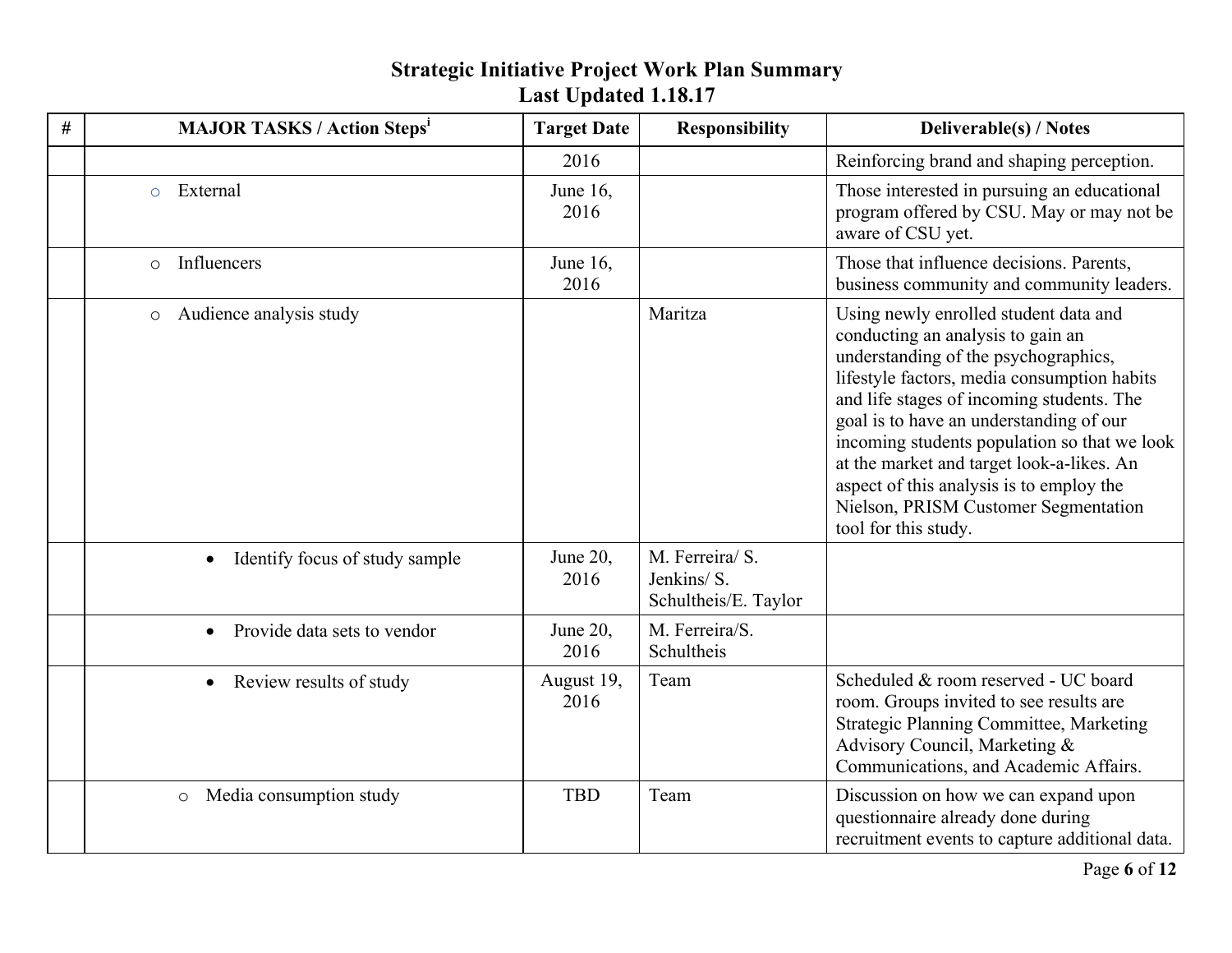| #              | <b>MAJOR TASKS / Action Steps<sup>i</sup></b>                                      | <b>Target Date</b>            | <b>Responsibility</b> | <b>Deliverable(s) / Notes</b>                                                                                                                                                                                                                                                            |
|----------------|------------------------------------------------------------------------------------|-------------------------------|-----------------------|------------------------------------------------------------------------------------------------------------------------------------------------------------------------------------------------------------------------------------------------------------------------------------------|
|                | Define undergrad student target<br>$\circ$                                         | <b>TBD</b>                    | Team                  | Profiles already exist by admissions -<br>Demographics, Geography                                                                                                                                                                                                                        |
|                | Define grad student target<br>$\circ$                                              | <b>TBD</b>                    | Team                  | Profiles already exist - Demographics,<br>Geography                                                                                                                                                                                                                                      |
| 5              | <b>IDENTIFY CURRENT COMMUNICATION</b><br><b>CHANNELS</b>                           |                               |                       |                                                                                                                                                                                                                                                                                          |
|                | Audit of current marketing activities,<br>$\circ$<br>channels and tools being used | August 3,<br>2016             | E. Fender             | Purpose is to review what is already being<br>done so that we can improve upon<br>messaging, branding and conversion.                                                                                                                                                                    |
| 6              | <b>KEY MESSAGE POINTS</b>                                                          |                               |                       |                                                                                                                                                                                                                                                                                          |
|                | Working draft completed<br>$\circ$                                                 | August 3,<br>2016             | K. Petty              | Review findings of strategic planning<br>process, STAMATS research, meetings with<br>stakeholders. Develop draft of document that<br>can be shared with campus communicators<br>to establish consistent messaging and tone.                                                              |
|                | "Final" draft<br>$\circ$                                                           | December<br>2016              | K. Petty              | This is a living document and will<br>continuously evolve.                                                                                                                                                                                                                               |
| $\overline{7}$ | <b>AUDIT IDENTITY MARKS AND VISUAL</b><br><b>STANDARDS</b>                         |                               |                       |                                                                                                                                                                                                                                                                                          |
|                | $\bullet$ Logo audit                                                               | July, 20,<br>2016/Ongoin<br>g | A. Reece              | Logo audit presented to the committee.<br>Discussion on logos and importance of<br>enforcing logo standards for maintaining<br>brand integrity. Also, the role of athletics<br>logos and usage as athletics is an opportunity<br>to create brand awareness via licensing and<br>apparel. |
|                | • Logo "Clean $Up$ "                                                               | Ongoing                       | M. Ferreira           | Being working with various groups on<br>campus to reduce the number of "logos" and<br>work to establish cohesive visual standards                                                                                                                                                        |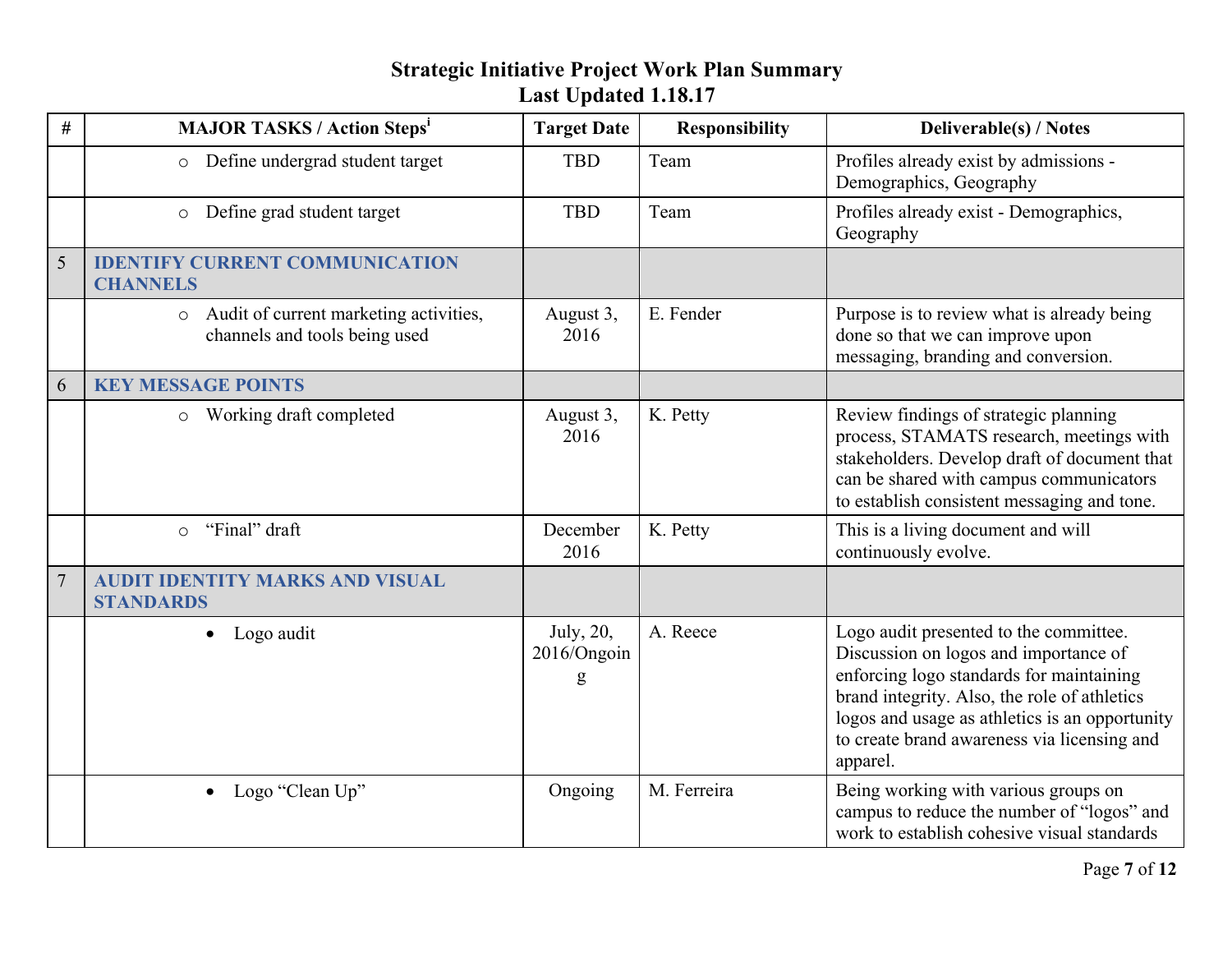| # | <b>MAJOR TASKS / Action Steps<sup>1</sup></b>                                 | <b>Target Date</b> | <b>Responsibility</b>                         | <b>Deliverable(s) / Notes</b>                                                                                                                                                                                                                                                                                                                                                                                                         |
|---|-------------------------------------------------------------------------------|--------------------|-----------------------------------------------|---------------------------------------------------------------------------------------------------------------------------------------------------------------------------------------------------------------------------------------------------------------------------------------------------------------------------------------------------------------------------------------------------------------------------------------|
|   |                                                                               |                    |                                               | throughout campus.                                                                                                                                                                                                                                                                                                                                                                                                                    |
| 8 | <b>IDENTIFY STRATEGIES AND TACTICS</b><br>$\Box$                              | <b>TBD</b>         | Team                                          | The following are projects that have been<br>impacted and/or identified through the<br>work and research of the committee that<br>will support the goals of the strategic plan<br>and this project.                                                                                                                                                                                                                                   |
|   | Short term - Undergraduate Email Campaigns<br>$\circ$                         | <b>TBD</b>         | Marketing/<br>Undergraduate<br>Admissions     | Working with admissions to update email<br>communication plans so that messaging is<br>appropriate to target group. Teams have<br>reviewed the current campaign and modified<br>communication plan. Copy and wireframes<br>have been developed, reviewed and<br>approved by admissions. Final revisions are<br>pending so that the updated communications<br>can be implemented. Goal is to increase<br>open and click through rates. |
|   | Short term - University Content Calendar<br>$\circ$                           | August 3,<br>2016  | M. Ferreira/E.<br>Fender/S. Grant/K.<br>Petty | University content calendar established.<br>Regular meetings to coordinate editorial<br>calendar, happenings, information and visual<br>assets needed to manage the information<br>distributed via various channels.                                                                                                                                                                                                                  |
|   | Short term - Assess Undergrad Search Strategies<br>$\circ$<br>(List purchase) | Current            | S. Jenkins                                    | Review of data from PRIZM analysis as well<br>as University data to modify list purchase<br>strategies for more efficient spending and<br>strategy in these efforts.                                                                                                                                                                                                                                                                  |
|   | Short Term - Media/PR strategy<br>$\circ$                                     | Current            | M. Ferreira/Kelly<br>Petty                    | Define focus and strategy for more effective<br>media pitching. Strategy has been outlined.<br>Pitching and placement metrics set for 2017<br>goals. Editorial calendar developed.                                                                                                                                                                                                                                                    |
|   | Short Term - PRIZM Nielson Mailing<br>$\circ$                                 | Current            | M. Ferreira/S. Jenkins                        | Working from the data uncovered in our                                                                                                                                                                                                                                                                                                                                                                                                |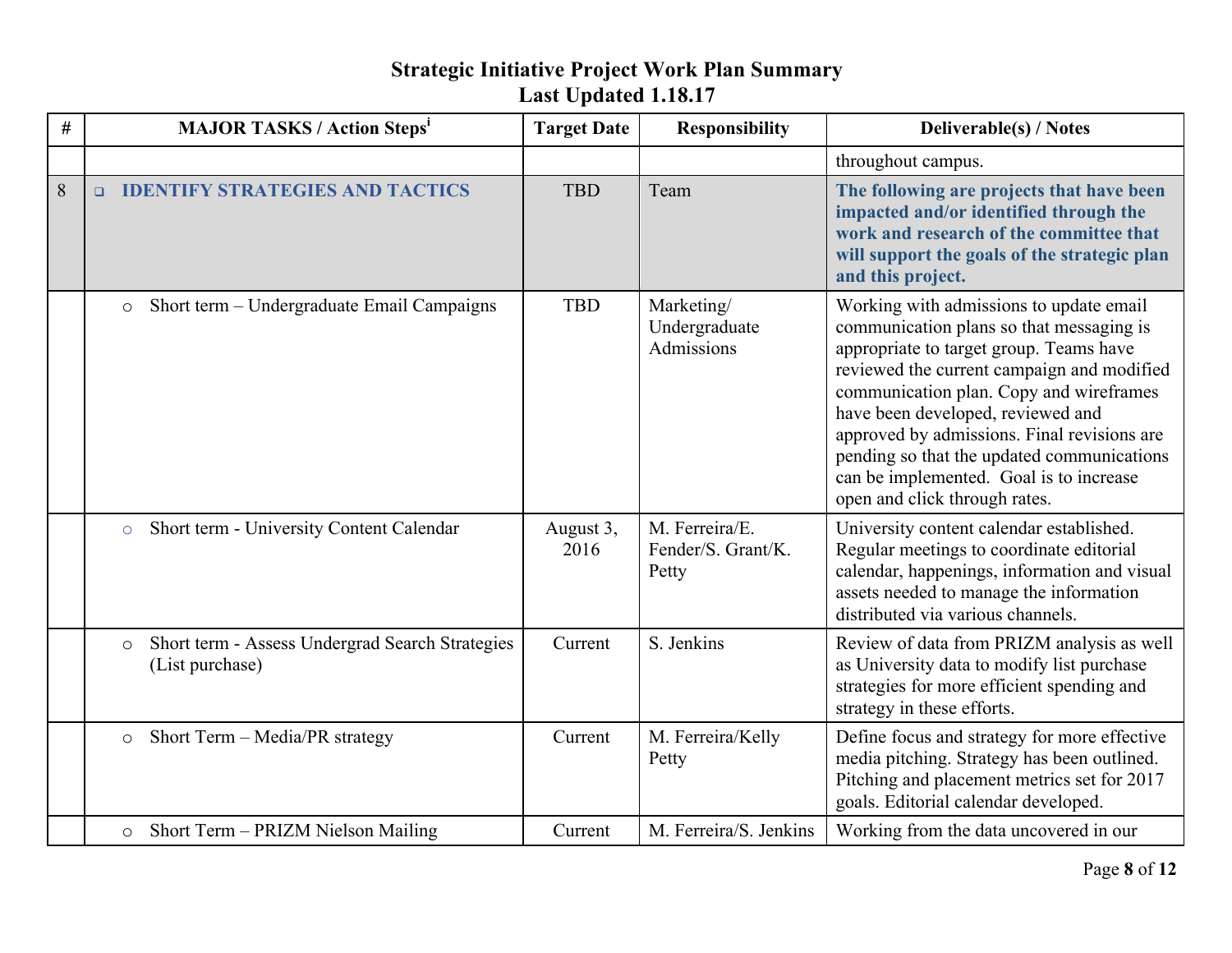#### **# MAJOR TASKS / Action Stepsi Target Date Responsibility Deliverable(s) / Notes** & Schultheis  $\alpha$  audience analysis. Budget provided to fund a targeted mailing. Funds recently received so the mailing can be executed in the new year.  $\circ$  Short Term - Virtual Tour Current E. Fender & B. McKeown/S. Jenkins & S. Schulthies Analyze traffic and determined that virtual tour drives a 100's of potential students per month to the admissions page. Working with Admissions to produce 6 more videos so VT speaks to additional audiences such as grad students and parents. o Mid-Term – Internal Communications  $\circ$  Mid term – University Website Project March 2017 | M. Ferreira/L. Bradberry/S. Grant Currently in process. Full budget needed to complete the project secured in FY16. DNN upgrades as well as AMAC initiatives have caused additional delays recently, however in the next few weeks these should all come to completion. Areas of the project that are moving forward is the content development. All templates and plans have been approved ready to move forward on HTML development o Mid term – Assess and optimize web conversion TBD/STAM ATS and Admissions M. Ferreira/S. Jenkins  $\vert$  Addressed during the web redesigned. However, additional work on this for the admissions and college sites is needed. Will be addressed during the follow up redesign projects  $\circ$  Mid term – Internal Communications  $\qquad \qquad$  Current M. Ferreira/K. Petty/E. Fender Working with committee on mass email policy. Have streamlined channels of communication. Established clear definitions for usage and updated processes for requests. Developed a campus newsletter that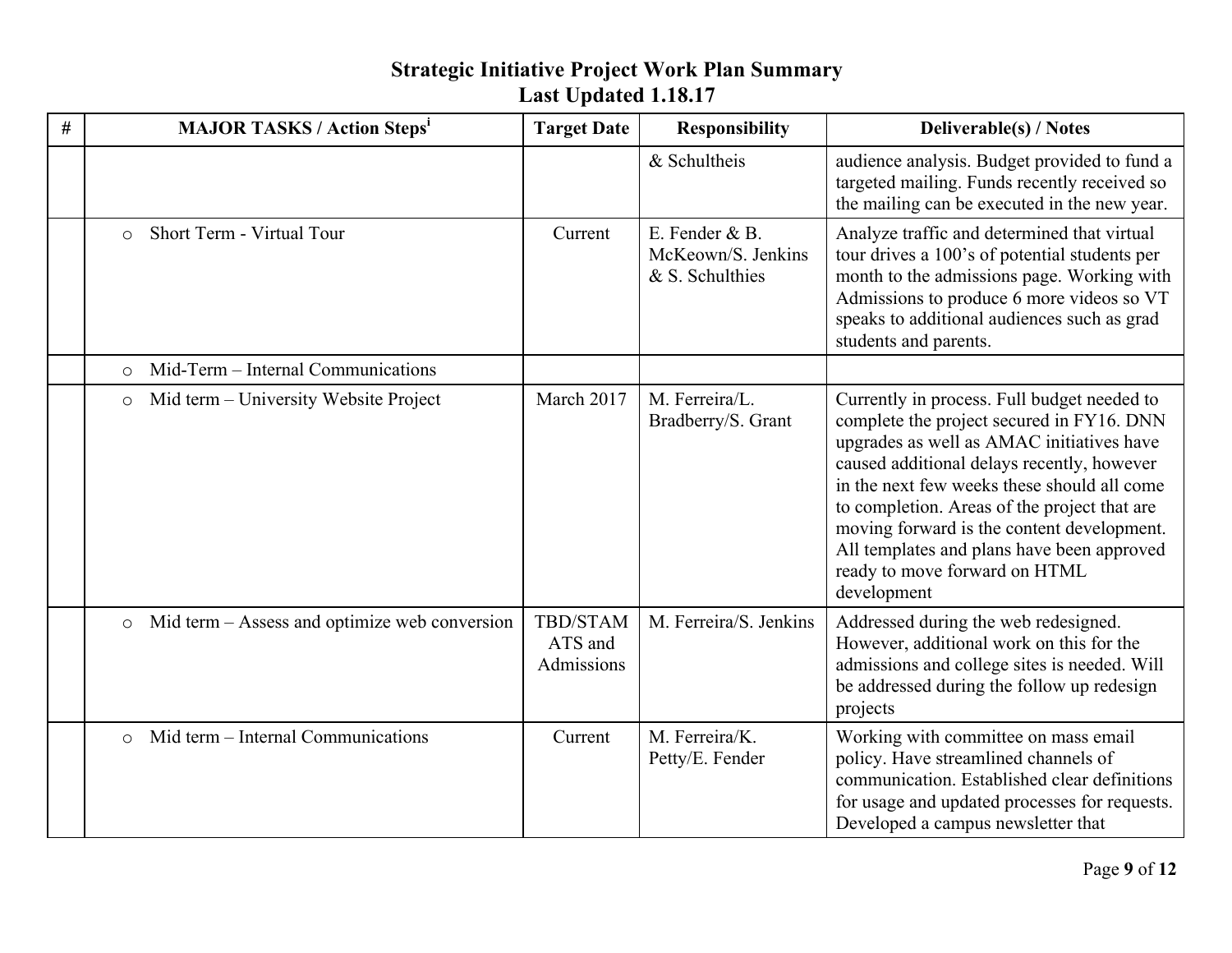| # | <b>MAJOR TASKS / Action Steps<sup>i</sup></b>          | <b>Target Date</b>   | <b>Responsibility</b>                        | <b>Deliverable(s) / Notes</b>                                                                                                                                                                                                                                                             |
|---|--------------------------------------------------------|----------------------|----------------------------------------------|-------------------------------------------------------------------------------------------------------------------------------------------------------------------------------------------------------------------------------------------------------------------------------------------|
|   |                                                        |                      |                                              | indicates strong open and click through rates.<br>Consolidated various channels and purposes<br>into a modified Inside Clayton State<br>structure, which greatly increased traffic to<br>these sites and targeted content to the<br>appropriate audiences.                                |
|   | <b>SWAN Portal</b><br>$\circ$                          | Current              | M. Ferreira/B. Gruzka<br>and ITS             | Working with ITS on restructuring of<br>SWAN portal for better user experience for<br>internal communication and processes.<br>Streamlined interface that includes<br>information feed. Testing has just completed<br>and committee is in final steps for launch<br>estimated in January. |
|   | Mid Term – DNN Upgrade and Migration<br>$\circ$        | 11/11/16             | M. Ferreira/L.<br>Bradberry/C. Read<br>(TTS) | Bring stability and bandwidth to the<br>University website. Funds secured in FY16.<br>Implementation in progress. Goal to be<br>completed by 11/11/16                                                                                                                                     |
|   | Mid term - Program Brochures<br>$\circ$                | Current &<br>OnGoing | M. Ferreira                                  | Updated template for program sheets<br>designed. Working with departments to<br>update brochures.                                                                                                                                                                                         |
|   | Long term – Campus Signage<br>$\circ$                  | <b>TBD</b>           | M. Ferreira                                  | Meeting with Facilities to see opportunities<br>to create cohesive look across campus as<br>signage is updated.                                                                                                                                                                           |
| 9 | <b>BUDGET AND RESOURCES</b>                            |                      |                                              |                                                                                                                                                                                                                                                                                           |
|   | Conduct analysis of current spending trends<br>$\circ$ | Complete             | M. Ferreira                                  | Working with procurement on reports that<br>show expenditures on items categorized as<br>"Marketing" and "Advertising". Analysis of<br>spending to gain insight on possible<br>reallocation and efficiencies. Findings show<br>that most spending happened in recent years,               |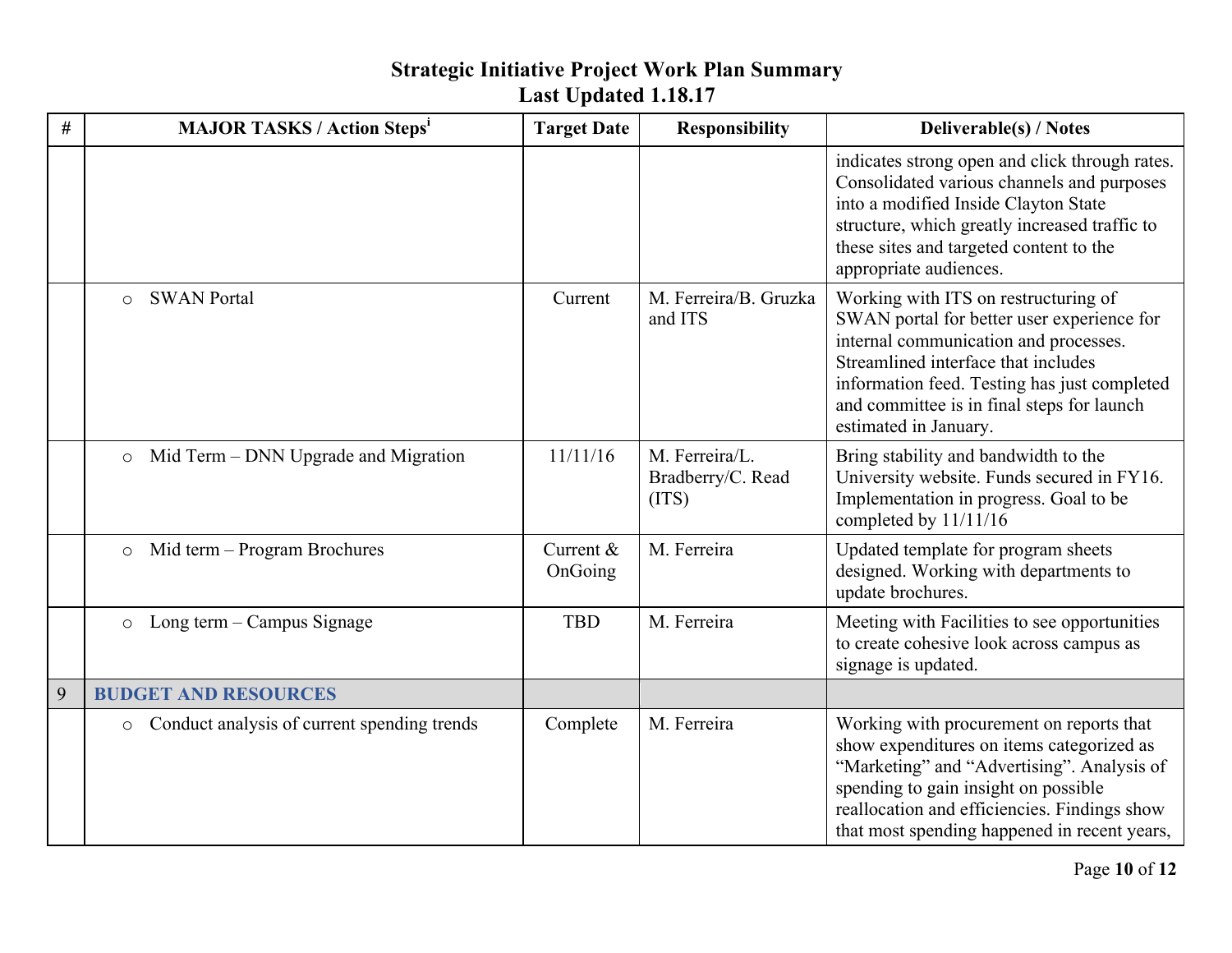| #  | <b>MAJOR TASKS / Action Steps<sup>i</sup></b>                                    | <b>Target Date</b>        | <b>Responsibility</b> | <b>Deliverable(s) / Notes</b>                                                                                                                                                                                                                                                                                                                                                                                                                            |
|----|----------------------------------------------------------------------------------|---------------------------|-----------------------|----------------------------------------------------------------------------------------------------------------------------------------------------------------------------------------------------------------------------------------------------------------------------------------------------------------------------------------------------------------------------------------------------------------------------------------------------------|
|    |                                                                                  |                           |                       | however with budget cuts there is not an<br>apparent 'pool' of advertising spending<br>happening to consolidate without impacting<br>operational needs.                                                                                                                                                                                                                                                                                                  |
|    | Content development resource needs<br>$\circ$                                    | January/Febr<br>uary 2017 | M. Ferreira           | Funds secured in FY16 to develop campaign<br>assets for launch of advertising campaign for<br>external audiences Dreams. Made Real.<br>Story board and concept complete. Pre<br>production occurred throughout September<br>and October. Production began October 26 <sup>th</sup><br>and is currently in progress. Post-production<br>to begin in two weeks to develop video and<br>still assets. This also includes assets for the<br>website project. |
|    | Material development needs<br>$\circ$                                            | April 2017                | M. Ferreira           | Campus signage and banners                                                                                                                                                                                                                                                                                                                                                                                                                               |
|    | External marketing needs<br>$\circ$                                              | April 2017                | M. Ferreira           | Establish external marketing needs. Initial<br>recommendation is \$200,000 for a paid ad<br>plan.                                                                                                                                                                                                                                                                                                                                                        |
|    | Internal marketing needs<br>$\circ$                                              | April 2017                | M. Ferreira           | Identify additional materials or resources to<br>advance the brand internally. Ie. Campus<br>banners                                                                                                                                                                                                                                                                                                                                                     |
| 10 | <b>DEVELOP INTEGRATED MARKETING</b><br><b>COMMUNICATION PLAN (PAID/NON-PAID)</b> |                           | M. Ferreira           | Development of integrated marketing plan<br>that will also include the "re-launch" and<br>"re-invigoration" of the Dreams. Made<br>Real. brand campaign. Goal is build on<br>the good work that has been established<br>and take this message out to market while<br>still re-enforcing the brand internally.                                                                                                                                            |
|    | <b>Branding</b><br>$\circ$                                                       | April 2017                |                       |                                                                                                                                                                                                                                                                                                                                                                                                                                                          |
|    | Direct<br>$\circ$                                                                | April 2017                |                       |                                                                                                                                                                                                                                                                                                                                                                                                                                                          |